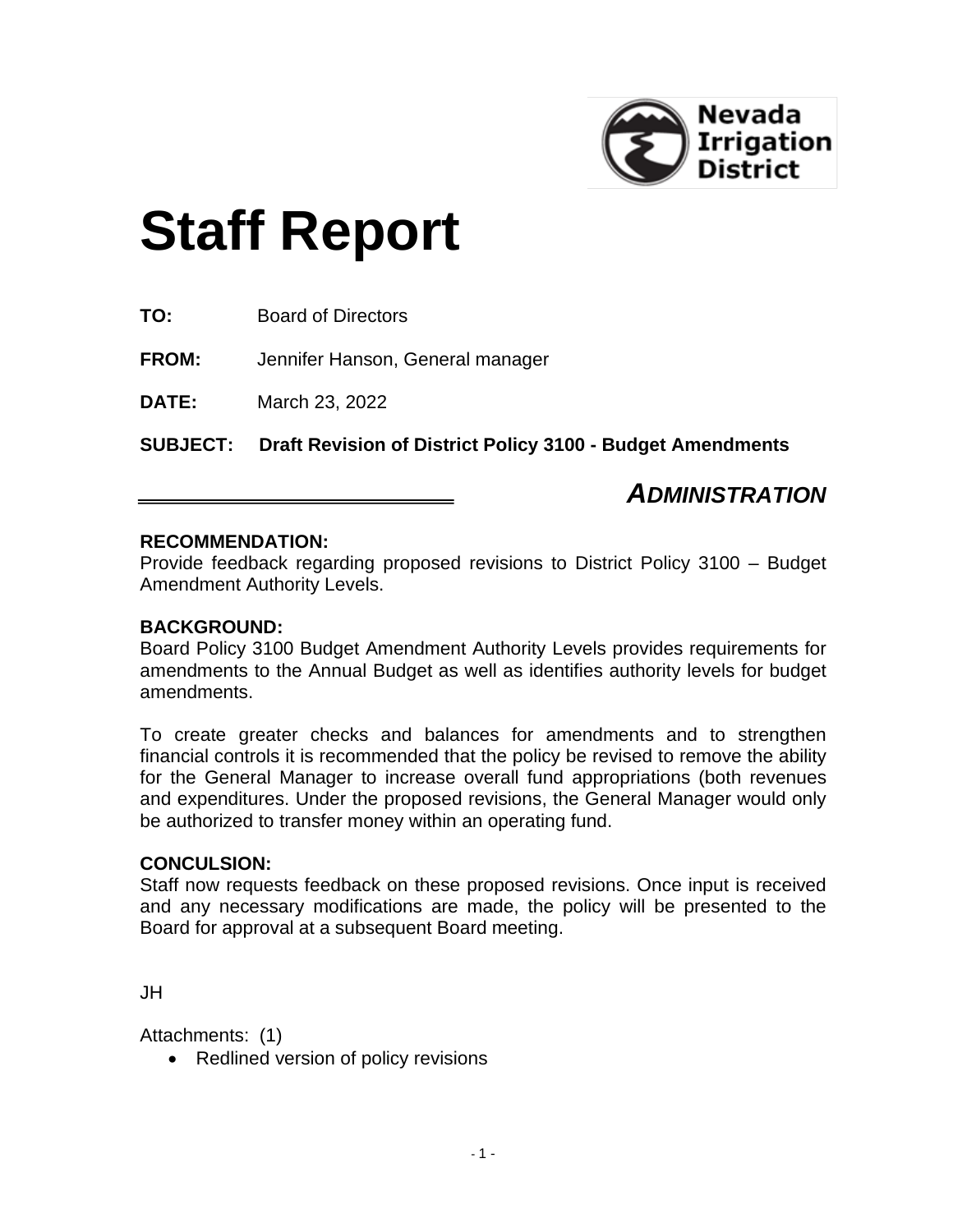# Nevada Irrigation District

### POLICY MANUAL

**POLICY TITLE: Budget Amendment Authority Levels POLICY NUMBER: 3100**

### **3100.1 Purpose:**

The Board is cognizant that project progression and unplanned emergencies occur and therefore this **budget** amendment policy provides spending flexibility. The policy establishes an internal control framework providing distinct levels of budget amendment spending demonstrating prudent fiscal management. Budget amendments are transfers or increases to established budgets and can carry over fiscal years.

- A budget transfer is an adjustmentmendment that does not increase the overall (Operating & Non-Operating) District revenue or expenditure) budget for any fund.
- A budget increase is an amendment that increases the overall (Operating & Non-Operating) District budgets. budgeted appropriation for any fund or capital improvement project (CIP)
- •
- This policy is not applicable for fiscal year end amendment carryovers from prior periods. Carryovers are necessary for existing encumbrances or end of year activity and are authorized by prior adopted budgets.
- **3100.2 Scope:** Approval authority levels are limited as follows:

### Level I:

**General Manager**: The General Manager may authorize the transfer of money within a fund but may not transfer money between funds or capital improvement projects, or from a approved CIP to a operational fund. cumulative budget amendments (increases and/or transfers) up to \$600,000 for a fiscal year. All budget amendments authorizing additional FTE's shall go before the Administrative Practices Committee (APC) and full Board. The General Manager may not add full time equivalent (FTE) positions to the Annual Budget.

### Level II:

**Board of Directors**: The Board of Directors shall approve any budget amendment that increases the overall appropriation of expenditures or revenue or increase authorized FTEs. The APC authorizes